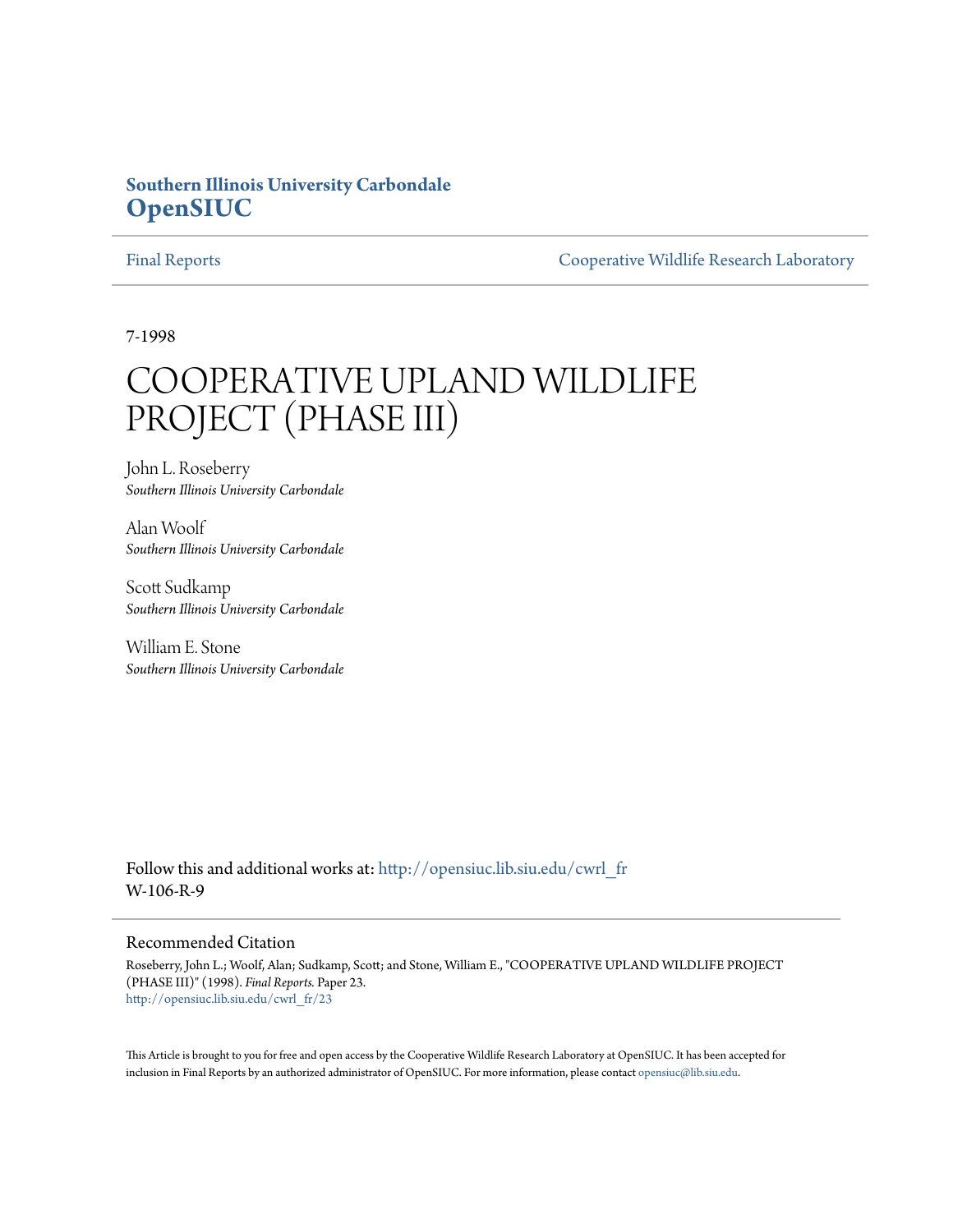# **COOPERATIVE UPLAND WILDLIFE PROJECT (PHASE III)**

# **FINAL REPORT**

# **Federal Aid Project W-106-R-9**

**Submitted by:**

**Cooperative Wildlife Research Laboratory, SIUC**

**Presented to:**

**Division of Wildlife Resources Illinois Department of Natural Resources**

#### **Principal Investigators**

**John L. Roseberry Alan Woolf**

**Graduate Research Assistant/Staff**

**Scott Sudkamp (Graduate Assistant) William E. Stone (Postdoctoral Fellow)**

**July 1998**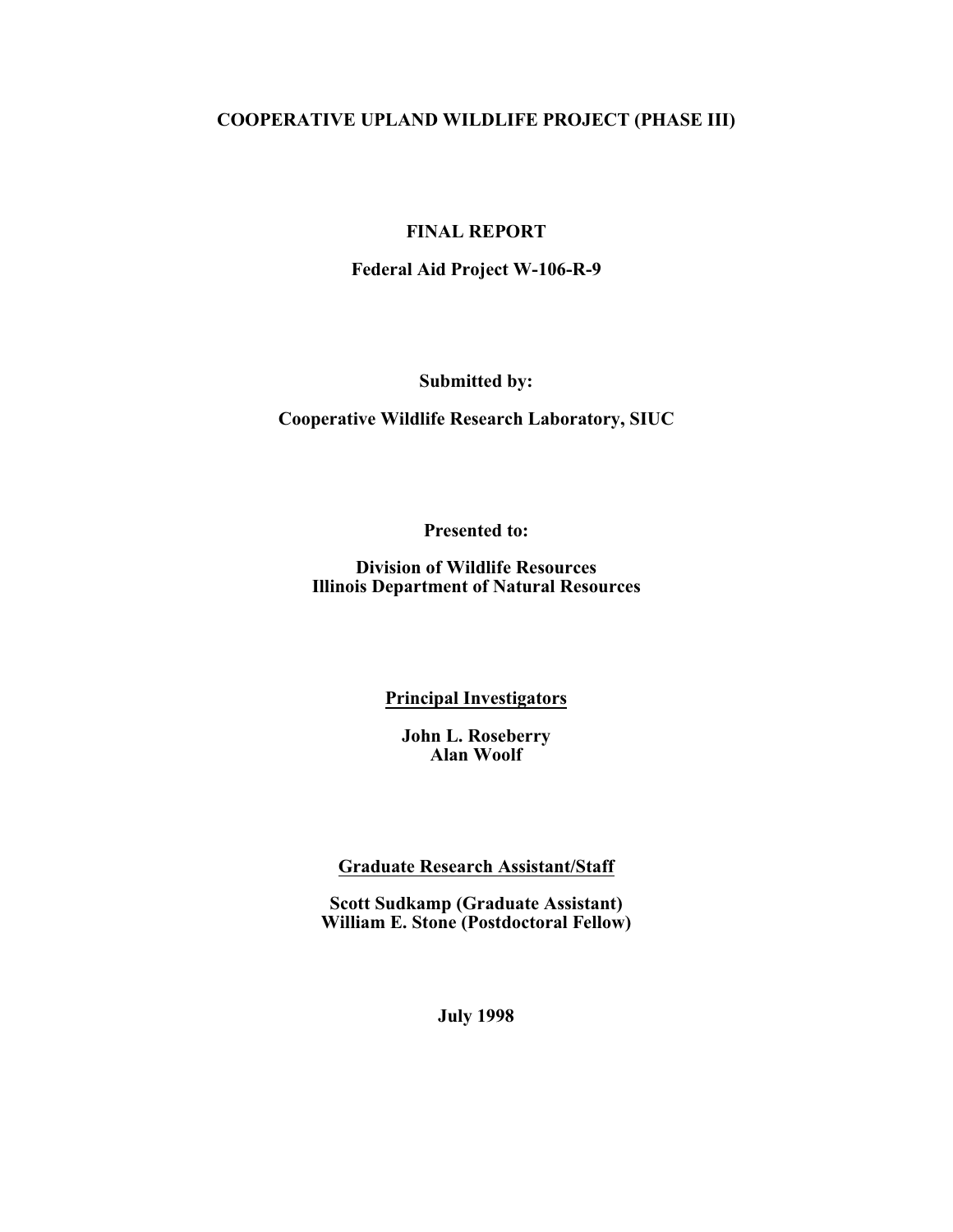# **TABLE OF CONTENTS**

| Page                                    |  |
|-----------------------------------------|--|
|                                         |  |
|                                         |  |
|                                         |  |
|                                         |  |
|                                         |  |
|                                         |  |
|                                         |  |
| Attachments                             |  |
| Master's Thesis (Sudkamp 1997)          |  |
| Manuscript (Roseberry 1998)             |  |
| Manuscript (Roseberry and Sudkamp 1998) |  |
| Manuscript (Stone and Roseberry 1998a)  |  |
| Manuscript (Stone and Roseberry 1998b)  |  |
| Statewide Bobwhite Habitat Map          |  |
| Statewide Avian Richness Habitat Map    |  |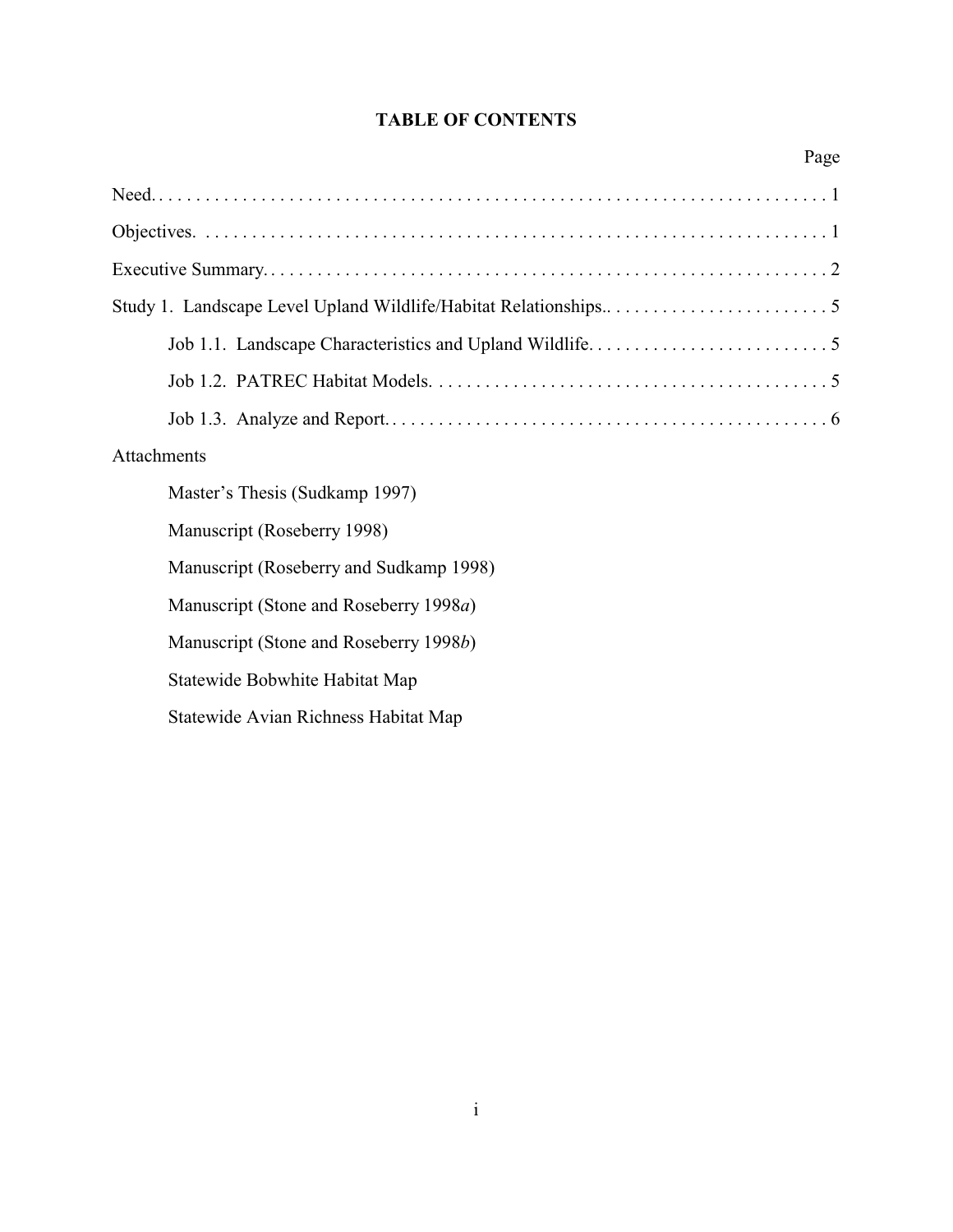#### **FINAL REPORT**

#### STATE OF ILLINOIS

#### W-106-R-9

Project Period: 1 July 1995 through 30 June 1998

Project: Cooperative Upland Wildlife Project (Phase III)

Prepared by John L. Roseberry and Alan Woolf Cooperative Wildlife Research Laboratory Southern Illinois University at Carbondale

**NEED:** The amount and quality of upland wildlife habitat in Illinois is determined primarily by agricultural land use. Consequently, the fortunes of upland wildlife are closely related to agricultural programs and policies. The 1985 and 1990 Farm Bills provided for some integration of wildlife and agricultural interests. However, this opportunity may be diminished in coming years. To optimize potential benefits, wildlife management efforts must focus on areas of critical need, and also where there is greatest opportunity for success. This approach will require a thorough understanding of the needs of individual species and communities in an agricultural environment and the means to inventory and evaluate habitat conditions at various spatial scales. Because of the low vagility of most upland species, traditional management practices often focus on local or site conditions. However, increasing habitat fragmentation has necessitated consideration of landscape and regional conditions as well. Satellite imagery can be used to classify and map land use/land cover over large geographic areas, and tools are evolving to synthesize this information and relate it to the needs of wildlife species and communities. The proposed project seeks to expand these capabilities and their utility to the Illinois Department of Natural Resources.

#### **OBJECTIVES:**

- 1. To inventory and quantify land use/land cover on a county basis and relate to relative abundance and distribution of selected upland wildlife species.
- 2. To develop pattern recognition (PATREC) habitat suitability models for selected upland wildlife species and communities.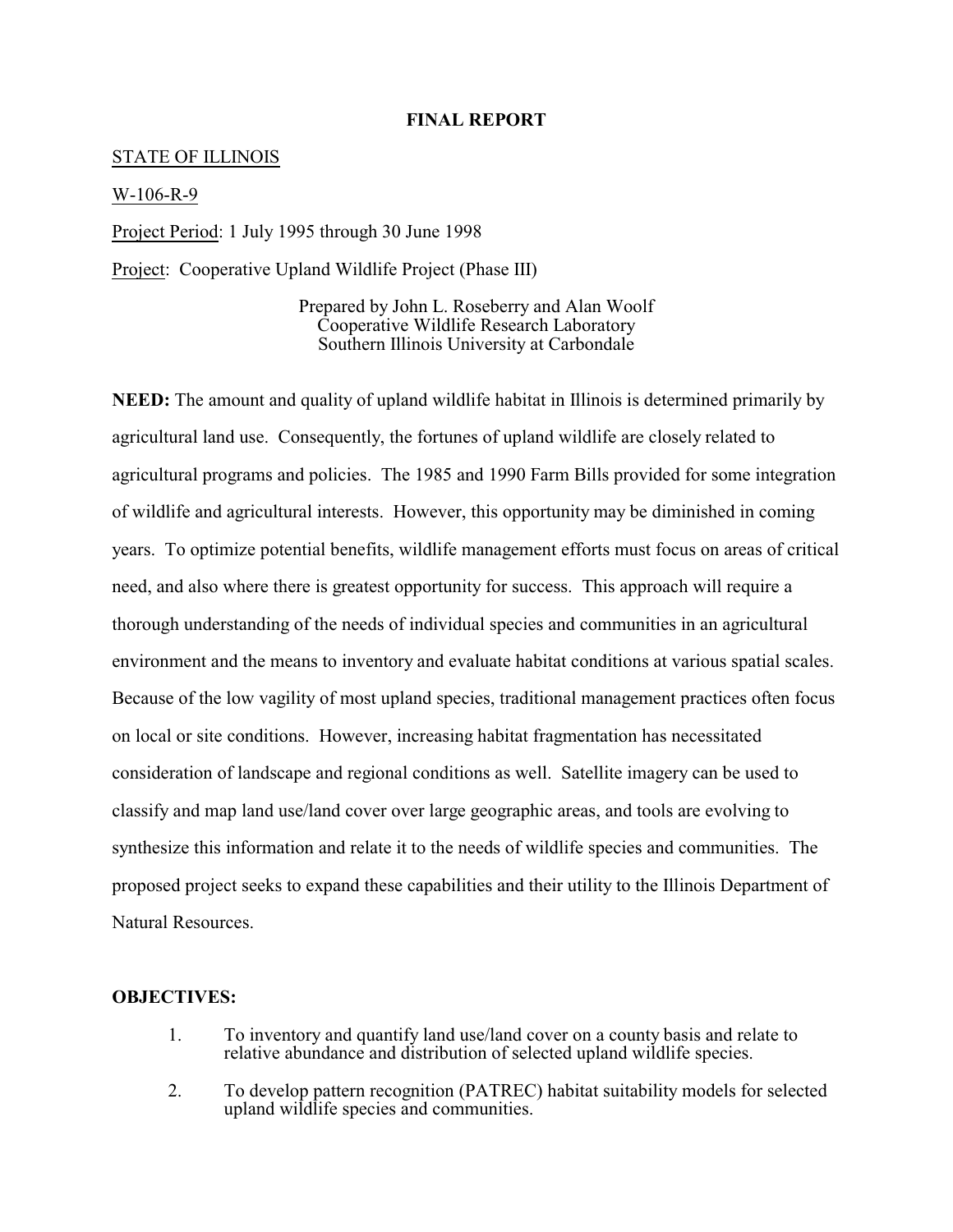- 3. To validate models and determine the geographic scale(s) at which they are appropriate.
- 4. To incorporate model parameters into the Habitat Analysis and Modeling System (HAMS).

#### **EXECUTIVE SUMMARY**

#### **Study 1. Landscape Level Upland Wildlife/Habitat Relationships**

Study 1 encompassed 4 objectives that were addressed in Jobs 1.1 and 1.2. Findings and results are analyzed and presented in Job 1.3 (Analysis and Report) that largely consists of this Final Performance Report and the attached manuscripts and related products. Following is a brief description of the major accomplishments and findings of Jobs 1.1 and 1.2, Study 1.

*Job 1.1. Landscape Characteristics and Upland Wildlife*.–The objective was to inventory and quantify land use/land cover on a county basis and relate to relative abundance and distribution of selected upland wildlife species. To accomplish this objective, we used the spatial analysis program FRAGSTATS (McGarigal and Marks 1995) to quantify landscape composition and pattern from a digital land cover map of Illinois derived from classified satellite imagery (Illinois Dep. Natural Resources 1996). We related landscape structure at various geographic scales to the distribution and abundance of northern bobwhite (*Colinus virginianus*), ring-necked pheasant (*Phasianus colchicus*), cottontail rabbit (*Sylvilagus floridanus*), and a variety of non-game bird species and communities (guilds) based on hunter harvest data (Anderson et al. 1995), Illinois Department of Natural Resources call-count routes, and the North American Breeding Birds Survey (BBS; Droege 1990).

A thesis (Sudkamp 1997), and 4 draft manuscripts (Roseberry 1998, Roseberry and Sudkamp 1998, Stone and Roseberry 1998*a* and 1998*b*) constitute the final report for this job. Also, digital files (tape and floppy disks) of statewide habitat maps for northern bobwhite and breeding bird species richness were produced in formats suitable for use with HAMS (Roseberry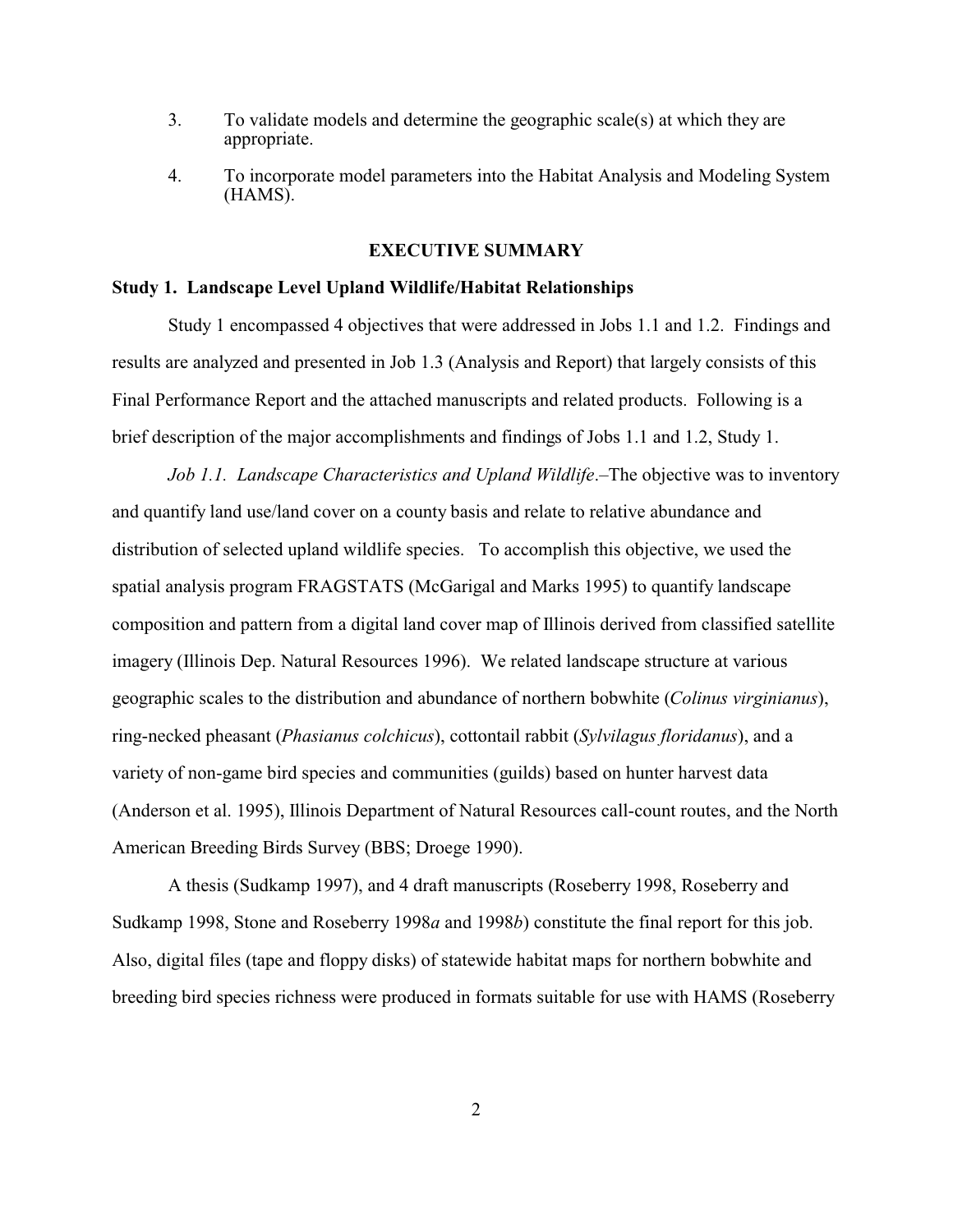and Hao 1996) and ArcView (ESRI, Redlands, CA) software. Those files were provided to appropriate IDNR staff as additional products of Job 1.1. Hardcopy maps are attached.

*Job 1.2. PATREC Habitat Models*.–Objectives of this job were to (1) develop pattern recognition (PATREC) habitat suitability models for selected upland wildlife species and communities; (2) validate models and determine the geographic scale at which they are appropriate; and (3) incorporate model parameters into the Habitat Analysis and Modeling System (HAMS). To meet Objectives 1 and 2, PATREC models that utilize the digital Illinois land cover database were developed to identify potentially suitable landscapes for northern bobwhite and cottontail rabbit and predict avian species richness and diversity. Individual models, and their validation, are described in 3 attached manuscripts (Roseberry 1998, Roseberry and Sudkamp 1998, Stone and Roseberry 1998*b*). In addition, an updated version of the Habitat Analysis and Modeling System (HAMS) software containing the bobwhite, cottontail, and avian richness models was provided to appropriate IDNR staff to meet Objective 3 of Job 1.2.

#### **LITERATURE CITED**

- Anderson, W. L., L. K. Campbell, and D. M. Witzany. 1995. Hunter activity and wildlife harvest in Illinois: county averages for 1989-1993. Illinois Department of Conservation Division of Wildlife Resources Administrative Report, Springfield, Illinois, USA.
- Droege, S. 1990. The North American Breeding Bird Survey. Pages 1-4 *in* J. R. Sauer and S. Droege, editors. Survey designs and statistical methods for the estimation of avian population trends. U.S. Fish and Wildlife Service Biological Report 90(1).
- McGarigal, K., and B. J. Marks. 1995. FRAGSTATS: spatial pattern analysis program for quantifying landscape structure. U.S. Forest Service General Technical Report PNW- $351.$
- Roseberry, J. L. 1998. Landscape characteristics and spatial patterns of eastern cottontail abundance in Illinois. Transactions of the Illinois State Academy of Science (accepted).
- Roseberry, J. L., and Q. Hao. 1996. Interactive computer program for landscape-level habitat analysis. Wildlife Society Bulletin 24:340-341.
- Roseberry, J. L., and S. D. Sudkamp. 1998. Assessing the suitability of landscapes for northern bobwhite. Journal of Wildlife Management 62:895-902.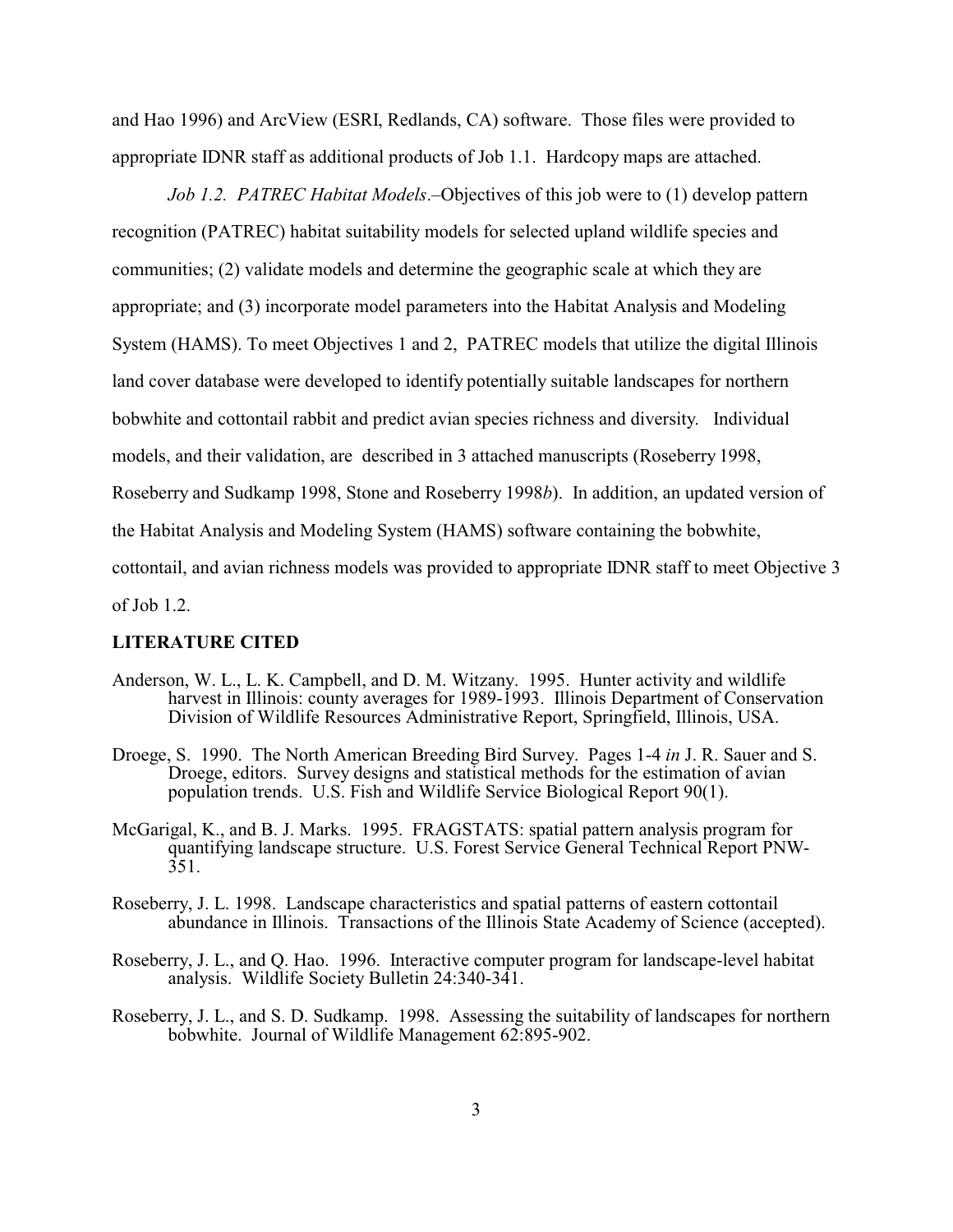- Stone, W. E., and J. L. Roseberry 1998*a.* Ordination of breeding birds along an environmental gradient of landscape attributes in Illinois. Condor (submitted).
- Stone, W. E., and J. L. Roseberry 1998*b*. Landscape suitability modeling of Illinois breeding bird diversity. (Unpubl. manuscript)
- Sudkamp, S. D. 1997. A landscape-level assessment of upland habitat in Illinois. M.S. Thesis, Southern Illinois University at Carbondale, Illinois, USA.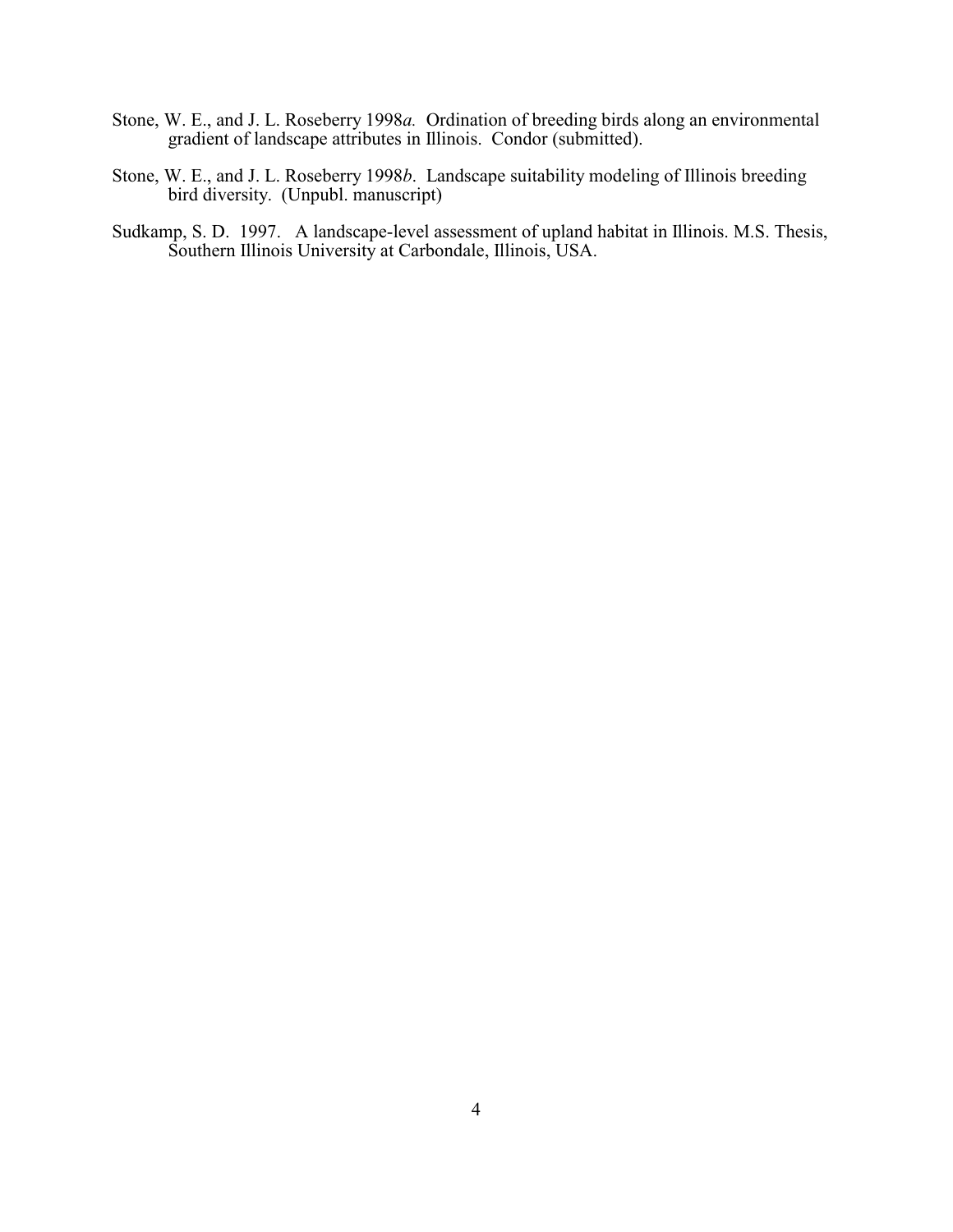#### **STUDY 1: LANDSCAPE LEVEL UPLAND WILDLIFE/HABITAT RELATIONSHIPS**

#### **JOB 1.1. LANDSCAPE CHARACTERISTICS AND UPLAND WILDLIFE**

Objective: To inventory and quantify land use/land cover on a county basis and relate to relative abundance of selected upland wildlife species.

Digital files of habitat maps and data were provided to agency staff as products that meet

all job objectives. These files include the following: 102 county-level habitat maps for northern

bobwhite, breeding bird richness, and breeding bird diversity suitable for incorporation into the

Habitat Analysis and Modeling System (HAMS); and statewide habitat maps for northern

bobwhite and breeding bird richness formatted for ArcView® and compatible with the Illinois

GIS (hardcopy maps attached).

A thesis (Sudkamp 1997) and 4 draft manuscripts (Roseberry 1998, Roseberry and

Sudkamp 1998, Stone and Roseberry 1998*a* and 1998*b*) that describe and discuss methods and

findings for this job are attached.

### **JOB 1.2. PATREC HABITAT MODELS**

Objectives: (1) To develop pattern recognition (PATREC) habitat suitability models for selected upland wildlife species and communities; (2) to validate models and determine the geographic scale at which they are appropriate; and (3) to incorporate model parameters into the Habitat Analysis and Modeling System (HAMS).

PATREC models that utilize the digital Illinois land cover database were developed to identify potentially suitable landscapes for northern bobwhite and cottontail rabbit and predict avian species richness and diversity. We were unable to develop a satisfactory model for ringnecked pheasant using the currently available land cover classification. Individual models, and their validation, are described in 3 attached manuscripts cited above (Roseberry 1998, Roseberry and Sudkamp 1998, Stone and Roseberry 1998*b*). In addition, an updated version of the Habitat Analysis and Modeling System (HAMS) software containing the bobwhite, cottontail, and avian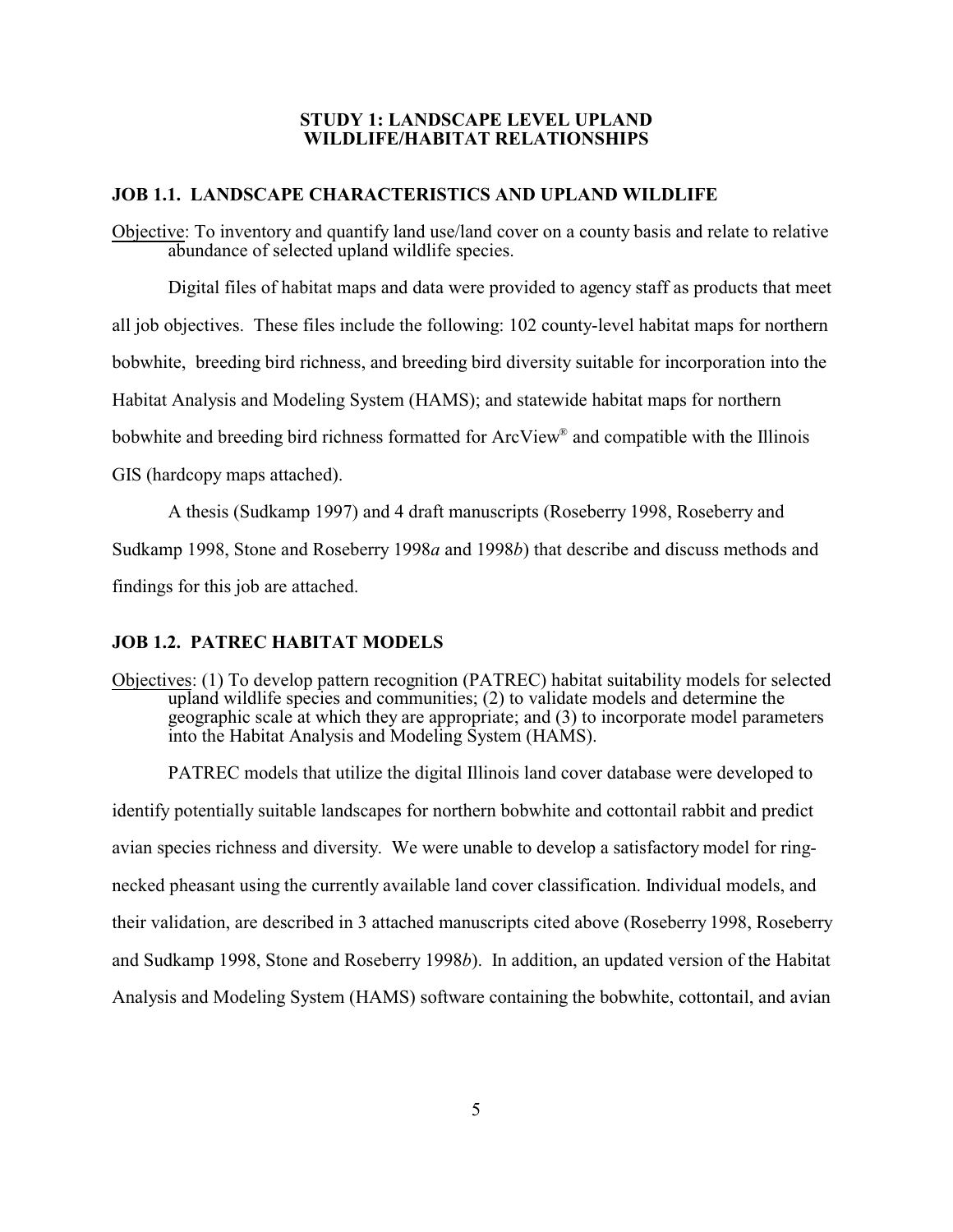richness and diversity models was provided to appropriate IDNR staff to meet Objective 3 of Job

1.2.

# **LITERATURE CITED**

- Roseberry, J. L. 1998. Landscape characteristics and spatial patterns of eastern cottontail abundance in Illinois. Transactions of the Illinois State Academy of Science (accepted).
- Roseberry, J. L., and S. D. Sudkamp. 1998. Assessing the suitability of landscapes for northern bobwhite. Journal of Wildlife Management 62:895-902.
- Stone, W. E., and J. L. Roseberry 1998*a.* Ordination of breeding birds along an environmental gradient of landscape attributes in Illinois. Condor (submitted).
- Stone, W. E., and J. L. Roseberry 1998*b*. Landscape suitability modeling of Illinois breeding bird diversity. (Unpubl. manuscript)
- Sudkamp, S. D. 1997. A landscape-level assessment of upland habitat in Illinois. M.S. Thesis, Southern Illinois University at Carbondale, Illinois, USA.

# **JOB 1.3. ANALYZE AND REPORT**

Objectives: To analyze results and prepare reports for Job 1.3 in a timely manner.

Objectives of this job were met through preparation of quarterly, annual, and this final

report.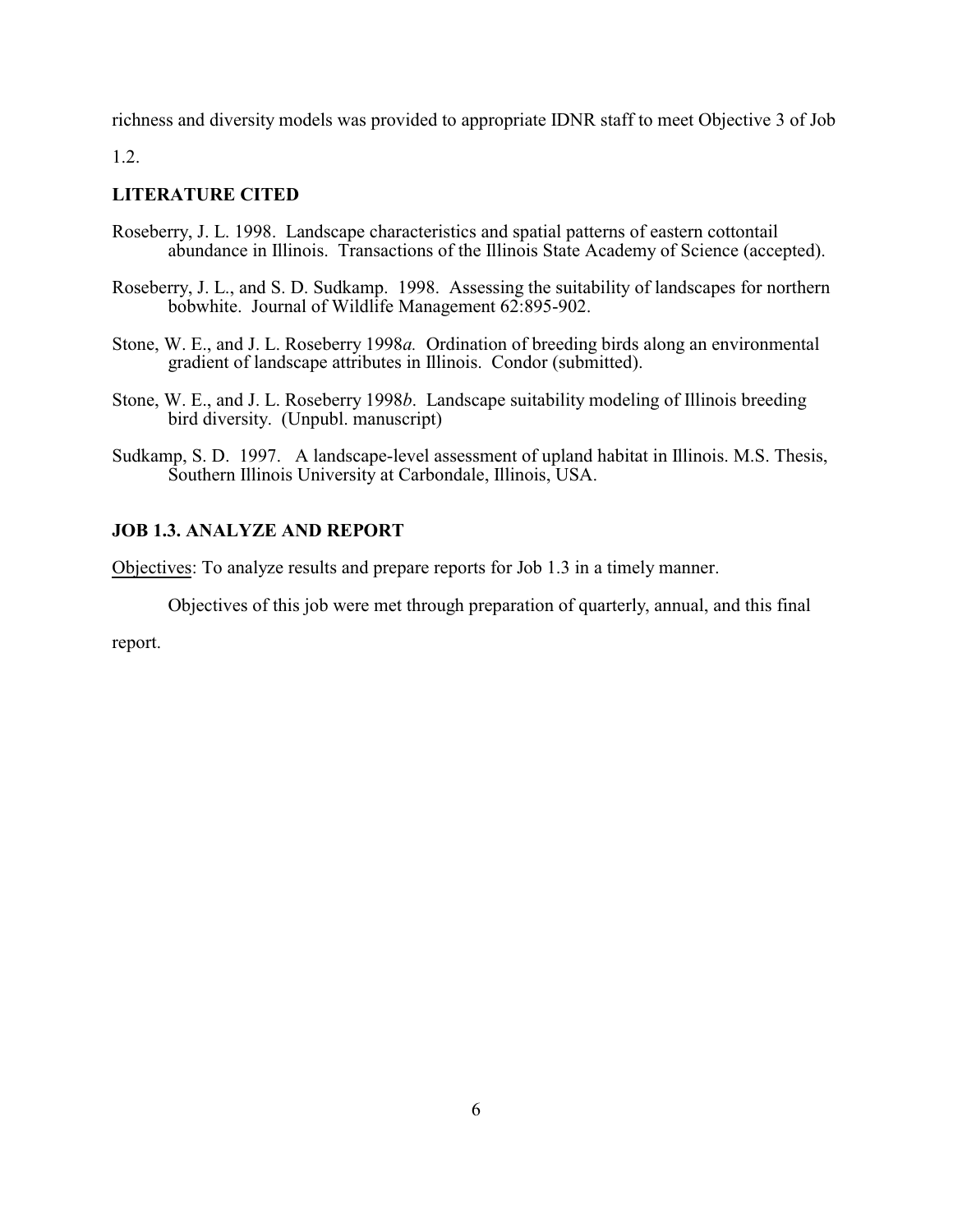Sudkamp, S. D. 1997. A landscape-level assessment of upland habitat in Illinois. M.S. Thesis, Southern Illinois University at Carbondale, Illinois, USA.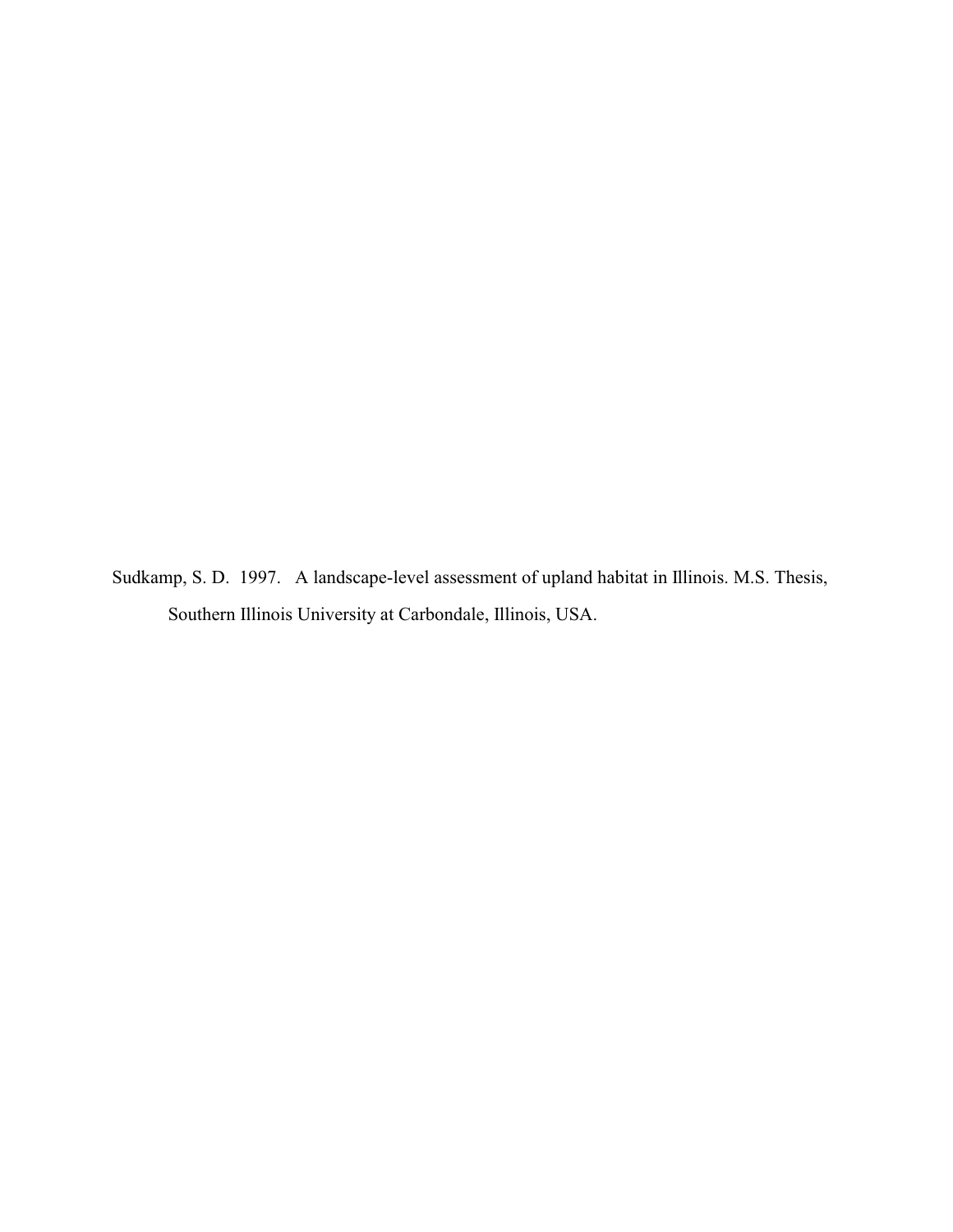Roseberry, J. L. 1998. Landscape characteristics and spatial patterns of eastern cottontail abundance in Illinois. Transactions of the Illinois State Academy of Science (accepted).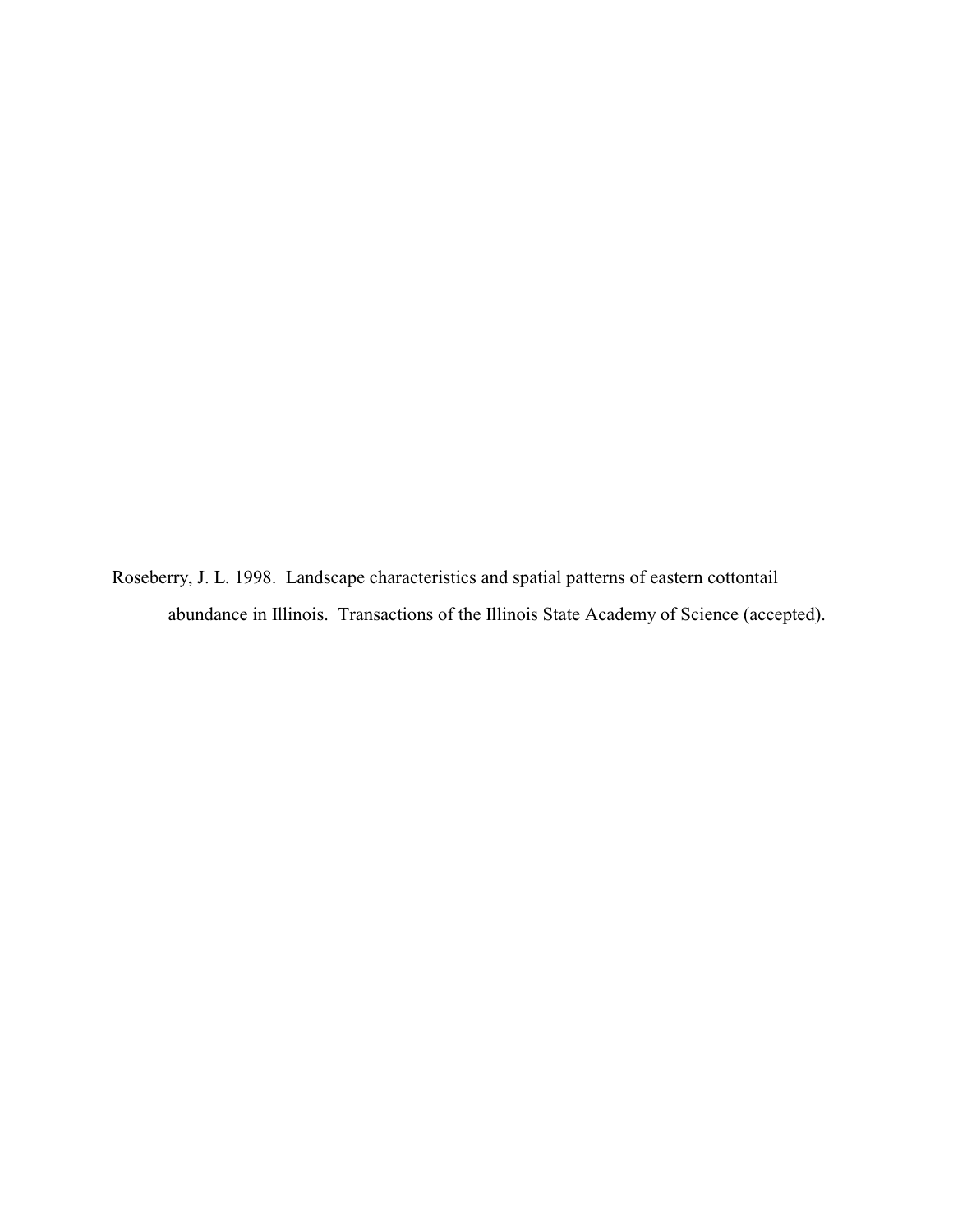Roseberry, J. L., and S. D. Sudkamp. 1998. Assessing the suitability of landscapes for northern bobwhite. Journal Wildlife Management 62:895-902.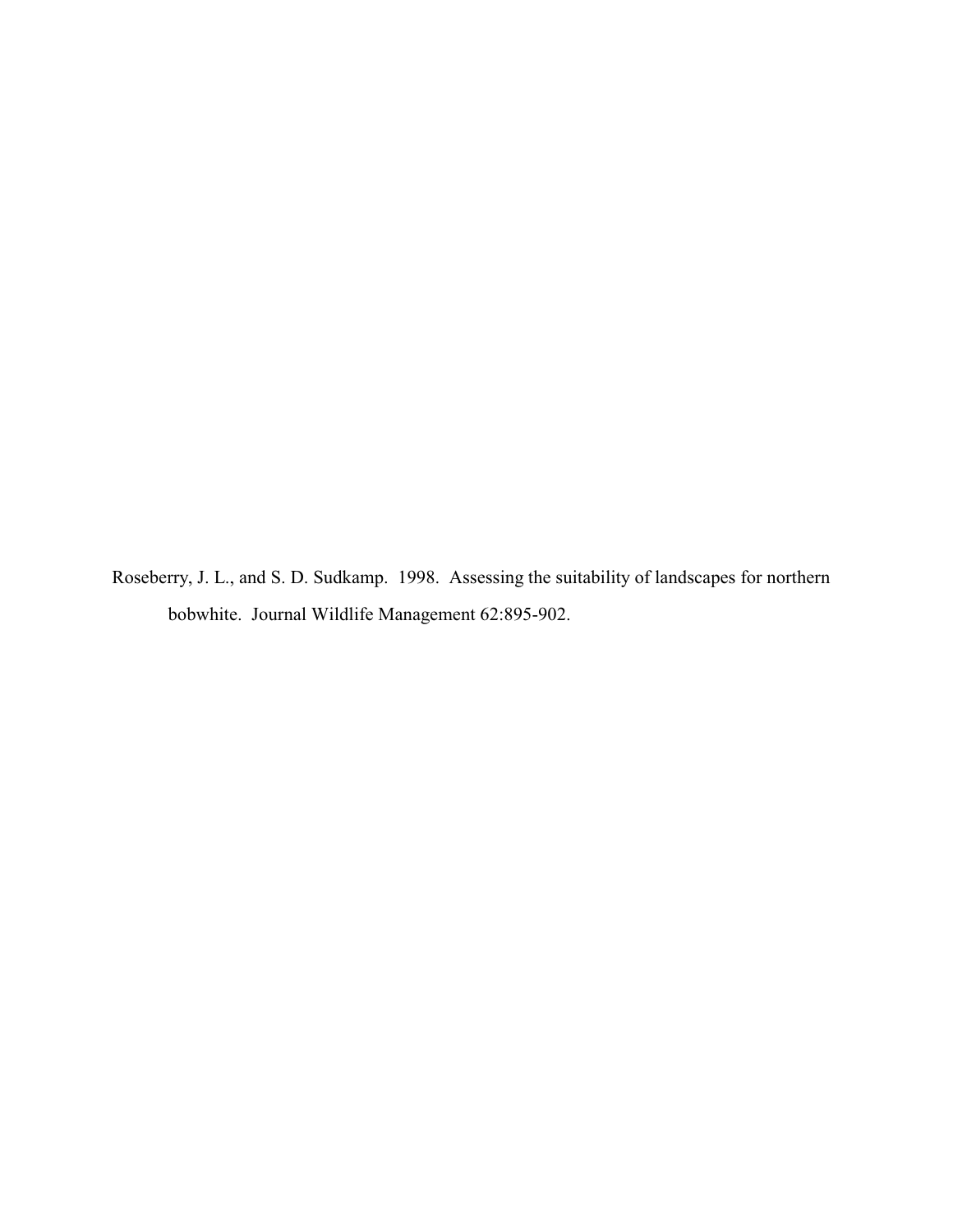Stone, W. E., and J. L. Roseberry 1998*a.* Ordination of breeding birds along an environmental gradient of landscape attributes in Illinois. Condor (submitted).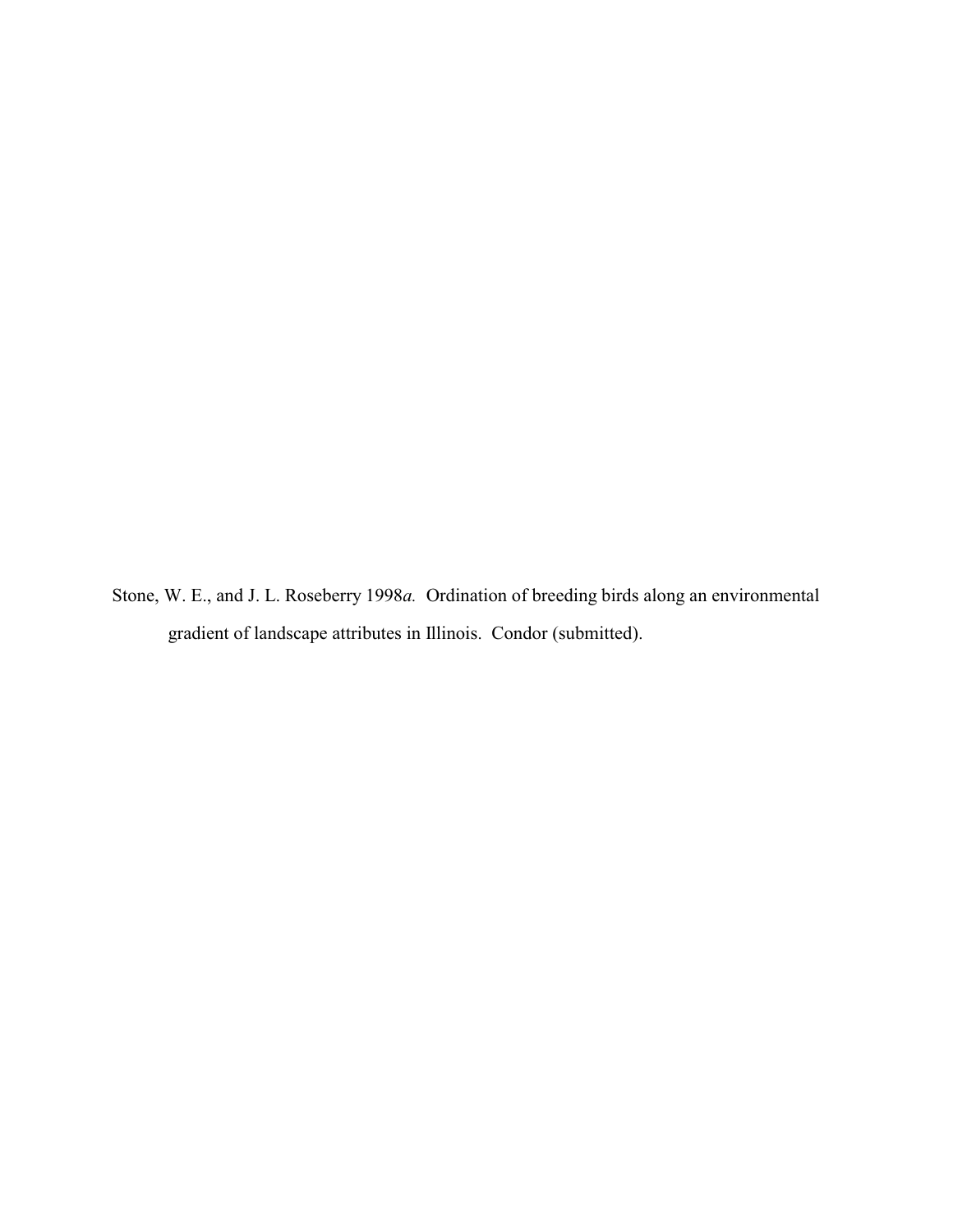Stone, W. E., and J. L. Roseberry 1998*b*. Landscape suitability modeling of Illinois breeding bird diversity. (Unpubl. manuscript)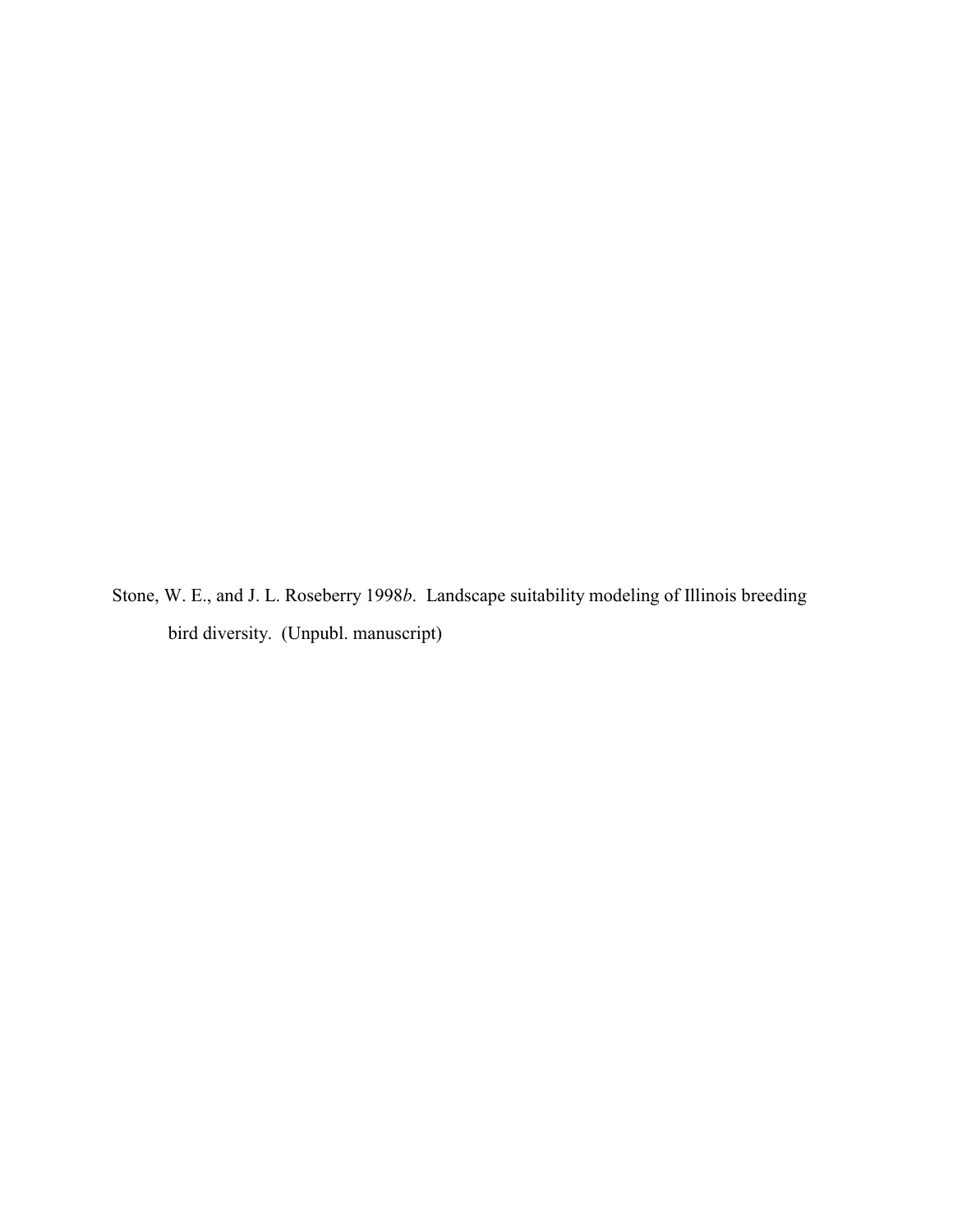Statewide Bobwhite Habitat Map